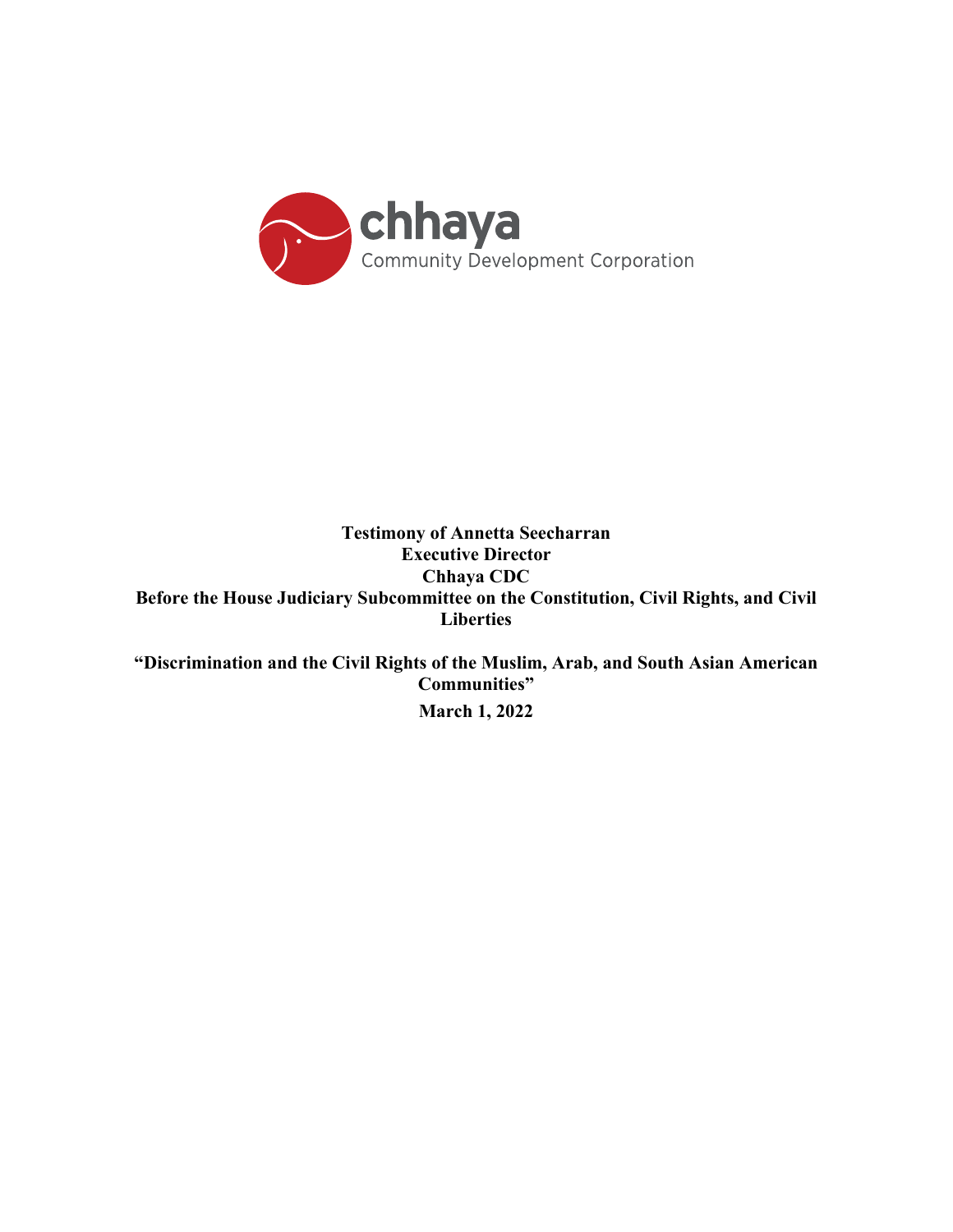Chairman Cohen, Ranking member Johnson, and members of the Constitution, Civil Rights, and Civil Liberties Subcommittee, my name is Annetta Seecharran. I am the Executive Director of Chhaya CDC.

Thank you for the opportunity to speak before you today on "Discrimination and the Civil Rights of the Muslim, Arab, and South Asian American Communities." I am grateful to the countless individuals and organizations who advocated for this hearing to take place today. This hearing must be the first of many that occur in the halls of Congress and in state legislatures around the country to understand the full breadth of the issues facing our diverse communities.

I am an immigrant from Guyana who moved to the United States at a young age and have always been actively involved with South Asian and Indo-Caribbean communities in New York City. My testimony today is based on my work with South Asian communities in New York City over the past two decades through two formidable crises. When 9/11 happened, I was the executive director of South Asian Youth Action (SAYA!), the only youth development organization in the country dedicated to serving South Asian youth. Over the course of the pandemic, I have been serving as the executive director of Chhaya CDC, a Queens-based nonprofit that advocates for systemic changes that remove barriers to housing stability, economic mobility and well-being for South Asian and Indo-Caribbean New Yorkers. Over the past twenty years, I have witnessed how our communities are confronting a myriad of challenges, layered on top of crisis after crisis.

Looking back at the 9/11 attacks and its aftermath brings up many emotions for me. As a New Yorker, the attacks left me stunned and shaken to my core. I had multiple family members who worked in or near the World Trade Center. My cousin was nearby when the plane hit the South Tower, where her husband, Alfred, worked. She rushed towards the building with the hope of rescuing him but then saw the building collapse in front of her. She ran for blocks without her shoes to save her own life, hoping that her husband had survived. For days, we searched hospitals to find Alfred. We never did.

Yet, at a time of heart wrenching grief, we found that we were also targets of verbal abuse and attacks. Days following the collapse of the towers, my family went to Saint Vincent's Hospital with the hope of finding Alfred. There, people shouted "This is your fault" at us. Later, at the Yankee Stadium memorial service for 9/11 victims, my mother was told, "Get out of this country."

Our experiences reflect the double grieving that many South Asians, Muslims, Arabs and Sikhs endured in the hours, days and months after 9/11. We grieved for the terrible losses on that day. And, we grieved because we knew that a backlash was on its way, targeting and scapegoating our communities for the attacks, rooted in Islamophobia, white supremacy and xenophobia.

This backlash manifested in different ways, from interpersonal violence to state policies that led to arrests, detentions, and deportations. Young Hindus, Muslims and Sikhs who visited SAYA!'s community center shared how they were being followed by law enforcement, how they were afraid to take the subway or fly, and how they were being bullied at school. Muslim girls attending our programs expressed how their hijabs were touched and grabbed in school.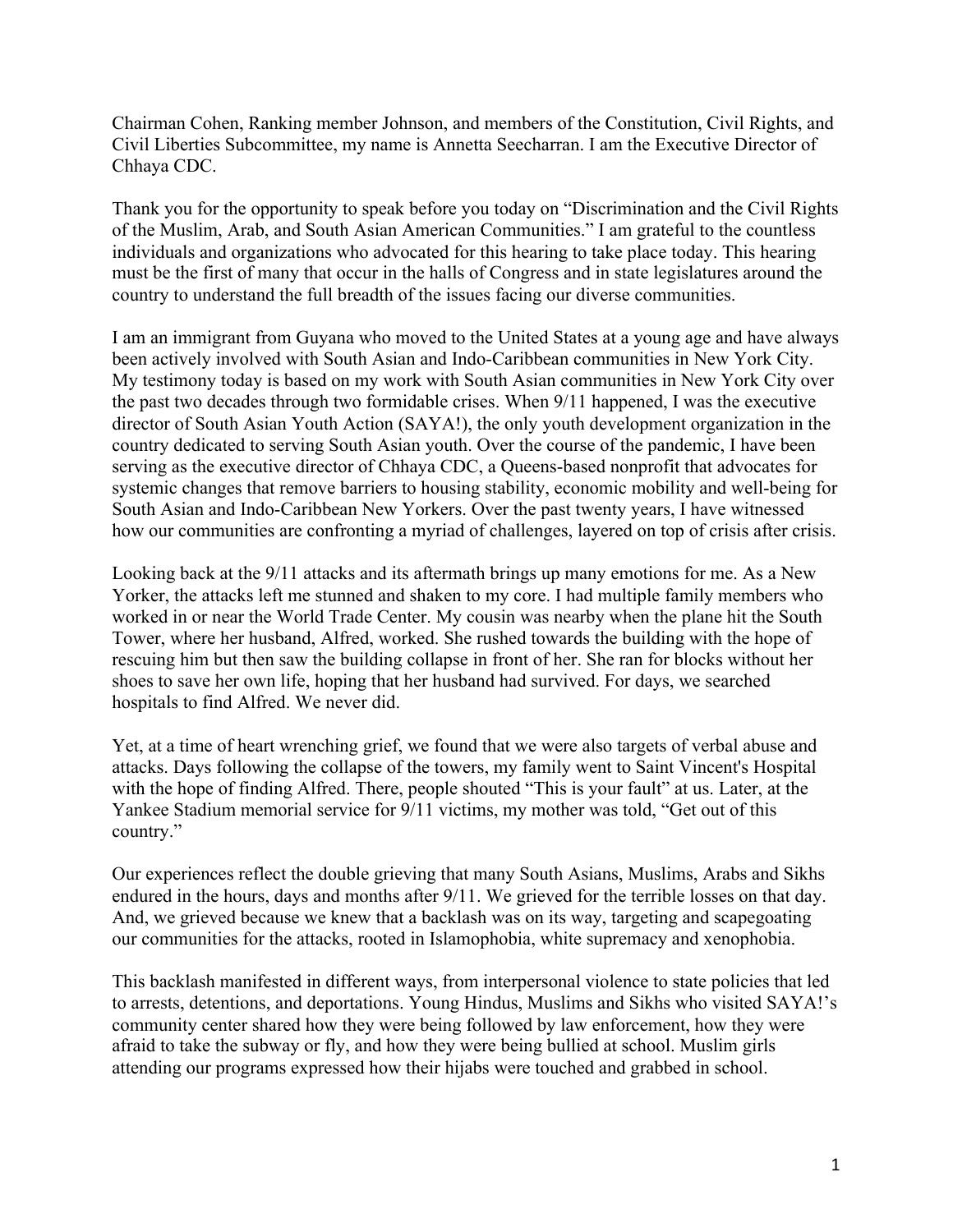But this wasn't all. Our communities also experienced targeting by the state and federal government during the War on Terror. Across New York City, we heard about how our safe spaces - gurdwaras, mosques and temples, small businesses, and local community gathering places – were under scrutiny. As policies such as special registration, interrogations and surveillance began to unfold in New York City and around the country, our communities felt even greater fear and anxiety. As a result, small businesses in places like Coney Island Avenue in Brooklyn shut down. Mothers had to hold their families together as husbands, brothers and sons were deported. Community members experiencing hate violence on the streets or bullying in schoolyards were hesitant to report to law enforcement because they were afraid they would get caught up in a terrorist investigation. People became worried about doing the most routine activities - eating at South Asian restaurants, going to Muslim schools and visiting public parks to play cricket - because of the New York Police Department's surveillance infrastructure.

There is a myth that the post 9/11 backlash was limited to the weeks and months immediately following the attacks. This is simply not true. In fact, in a report on South Asian New Yorkers published by South Asian organizations in 2012 - more than ten years after the attacks - young people shared their stories of being targeted by interpersonal and state violence<sup>1</sup>. An 18 year old Hindu male from Jackson Heights, Queens recalled the impact of being singled out at his school. He said: "I was arrested by a School Safety Agent in Flushing, Queens, in 2009. I was searched ... [and] questioned. The tone of the conversation was aggressive and hostile. I was scared." A Bangladeshi 18 year old shared his worries about being arrested: "While it was happening, I was just always scared of the outcome, like, would I go with them and sit in [the] back of the car in handcuffs? And it would go up on my record as I'm trying to get a job."

These two stories reveal just the surface of the large-scale effects of what happened in the wake of 9/11. The cumulative impact of two decades of interpersonal and state violence is tremendous. The general feeling of being an outsider in America increased disproportionately for South Asians and Indo-Caribbeans in the wake of 9/11. As a result, young people made different educational and vocational choices. Many experienced heightened isolation, depression and anxiety which are still sources of trauma today, two decades later.

Echoes of the 9/11 backlash reverberated in the lead-up to the 2016 election. During that time, then presidential candidate Donald Trump used divisive language to describe immigrant and Muslim communities. It had a direct impact. At Chhaya CDC, we received a threatening letter and our staff were concerned for their safety. We weren't alone. In a 2018 report, South Asian Americans Leading Together (SAALT) documented 207 incidents of hate violence and xenophobic rhetoric aimed at South Asian, Muslim, Sikh, Hindu, Middle Eastern, and Arab communities in the year leading up to the  $2016$  election<sup>2</sup>. Even after the election, our community

<sup>1</sup> *In Our Own Words: Narratives of South Asian New Yorkers Affected by Racial and Religious Profiling*, South Asian Americans Leading Together, with Desis Rising Up and Moving, The Sikh Coalition, UNITED SIKHS, South Asian Youth Action, Coney Island Avenue Project, Council of Peoples Organization (2012), https://saalt.org/wpcontent/uploads/2012/09/In-Our-Own-Words-Narratives-of-South-Asian-New-Yorkers-Affected-by-Racial-and-Religious-Profiling.pdf

<sup>2</sup> *Power, Pain and Potential: South Asian Americans at the Forefront of Growth and Hate in the 2016 Election Cycle*, South Asian Americans Leading Together (2017), https://saalt.org/wpcontent/uploads/2017/01/SAALT\_Power\_rpt\_final3\_lorez.pdf.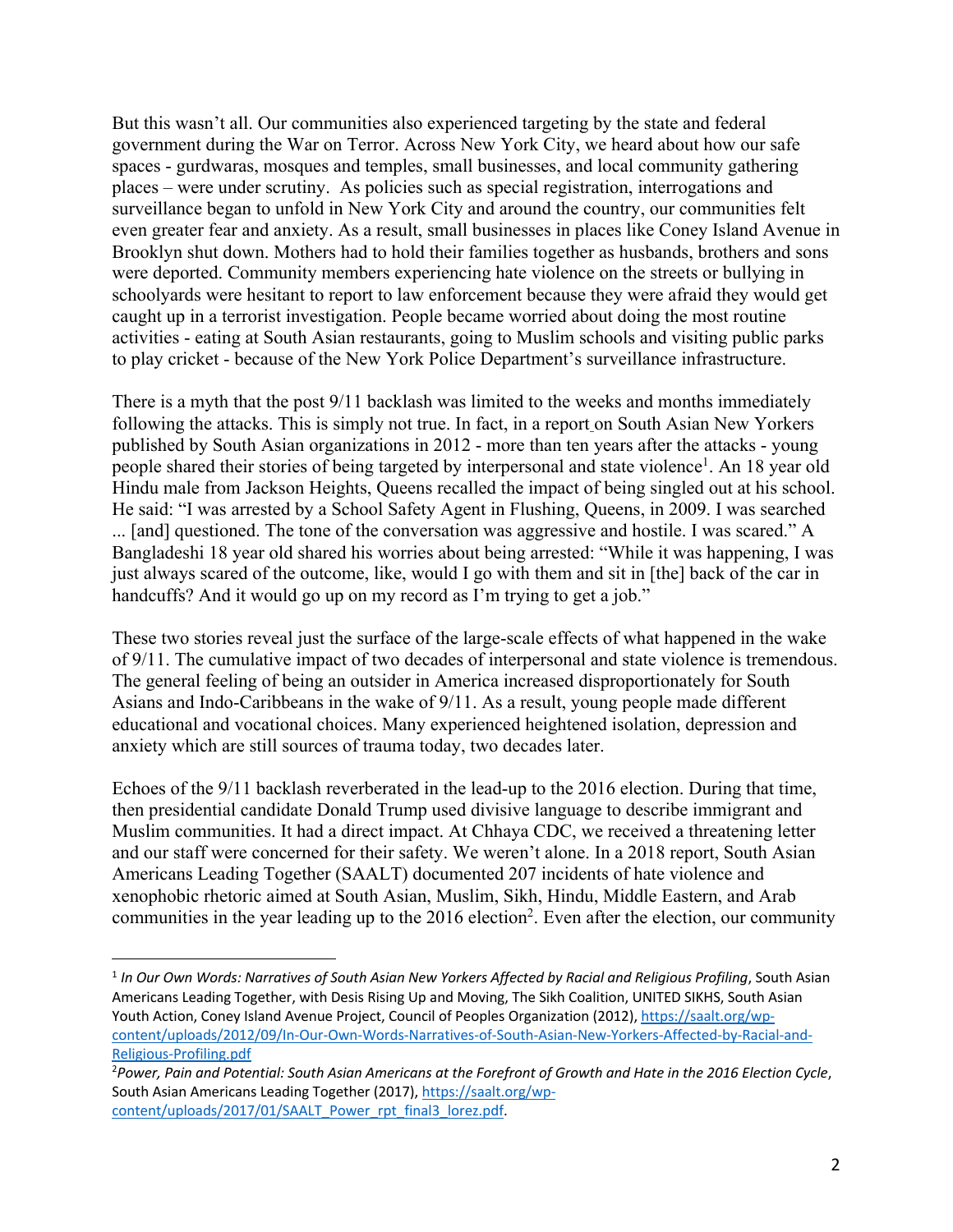members continued to experience harm at multiple levels. The Muslim ban, the denial of rights to LGBTQ communities, the immigration raids and the mistreatment of asylees and refugees all exacerbated the outsider status that South Asian immigrants were already experiencing in the United States.

There is a through-line between the post 9/11 environment and the current status of many South Asian immigrants in New York City and around the country. Government agencies did not invest adequate resources in South Asian communities to ensure our well-being, economic security and access to critical social services despite the tremendous needs in the wake of the 9/11 attacks. Instead, government resources and funds were allocated towards profiling and surveilling our communities. These decisions have caused devastating consequences.

Today, even as South Asians are one of the fastest growing immigrant groups in the country, many continue to confront tremendous challenges. The model minority myth, often used to prop up our communities as a racial wedge, erases the real disparities and vulnerabilities many members face. According to census data, there are 5.4 million South Asians living in the United States with ancestry from Bangladesh, Bhutan, India, Nepal, Pakistan, Sri Lanka, the Maldives, and the diaspora, including Trinidad and Tobago, Guyana, Fiji, Tanzania, and Kenya<sup>3</sup>. The New York City metropolitan area, where I live and work, is home to the largest South Asian population in the country. In New York City, the fastest growing Asian groups are from Bangladesh and Pakistan, and Indians are the second largest Asian population.

There is great socioeconomic and educational diversity within the South Asian community which means that it should not be treated as a monolith for purposes of programs and policies. For example, in New York City, Nepali immigrants have the highest rate of uninsurance and have the highest share of people living in households with mixed immigration statuses.<sup>4</sup> Bangladeshi and Pakistani immigrants have the highest poverty rates (32% and 29%, respectively) compared to groups with the lowest poverty rates.<sup>5</sup> Our work at Chhaya CDC supports census data that Bangladeshi and Pakistani immigrants are more than twice as likely to live in overcrowded housing (46% and 44%, respectively).<sup>6</sup>

I have seen this first-hand at Chhaya CDC where we counsel and organize community members around housing and economic justice issues. Every day, we hear stories of community members dealing with unscrupulous landlords, struggling to pay rent, losing their jobs and small businesses - all the while navigating a climate of bigotry and experiences of isolation. In the wake of the pandemic, an already challenging situation became much worse. In my neighborhood of Jackson Heights, which became the epicenter of the pandemic in 2020, clothing and grocery stores were shuttered. The sounds of lively conversations were replaced with the

<sup>3</sup> *Demographic Snapshot of South Asians in the United States,* South Asian Americans Leading Together (April 2019), https://saalt.org/wp-content/uploads/2019/04/SAALT-Demographic-Snapshot-2019.pdf

<sup>4</sup> *A Demographic Snapshot: New York City's Asian and Pacific Islander (API) Immigrant Population*, Mayor's Office of Immigrant Affairs (June 2021), https://www1.nyc.gov/assets/immigrants/downloads/pdf/Fact-Sheet-NYCs-API-Immigrant-Population.pdf 5

*Id.*

<sup>6</sup> *Id.*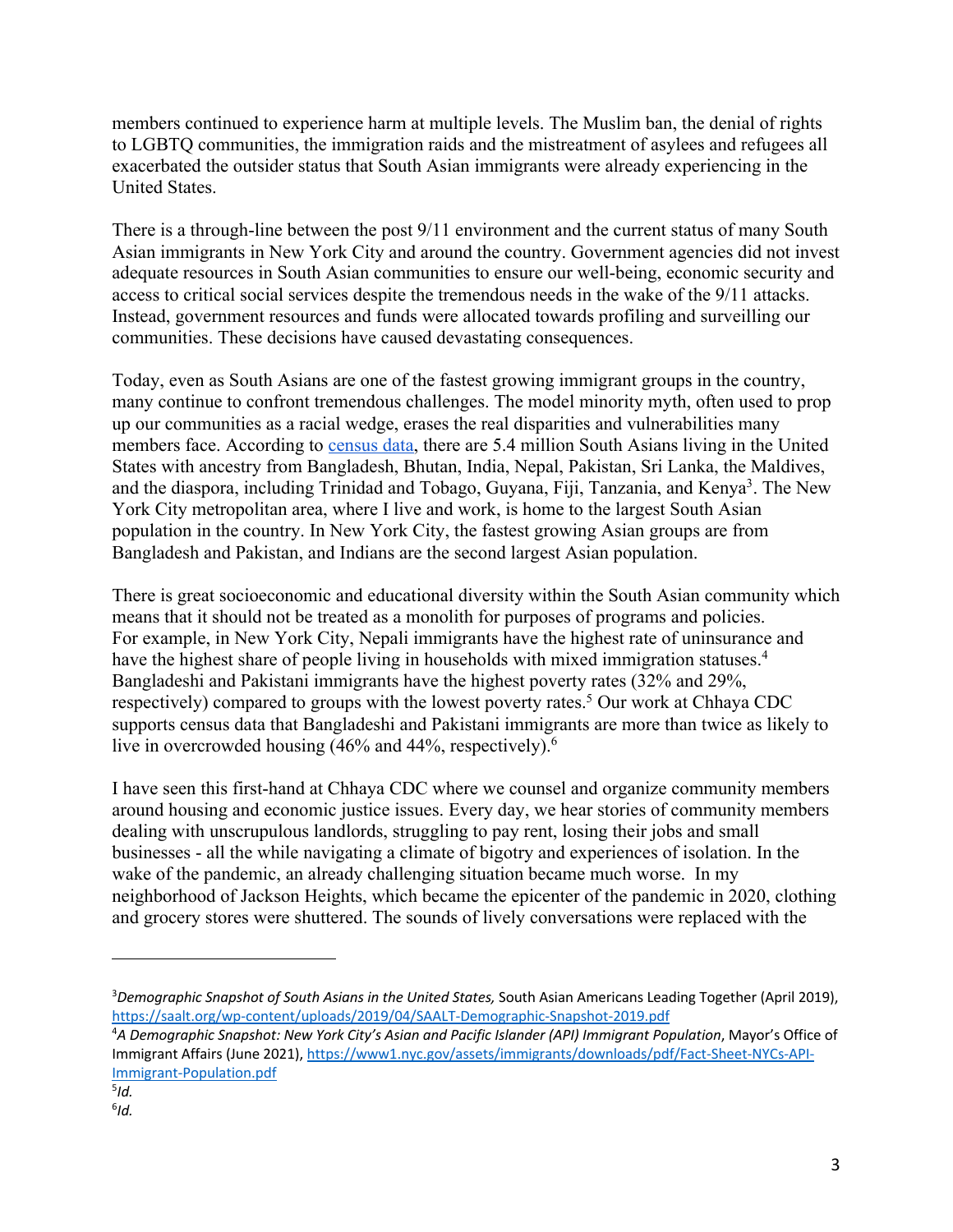sirens of emergency vehicles. Over the past two years, our staff at Chhaya CDC have counseled and supported community members to navigate the morass of local, city, state and federal regulations around health and safety, loans, restaurant revitalization, paycheck protection and more. Given the large numbers of Bangladeshi and Pakistani immigrants living in overcrowded housing, COVID-19 infection rates spread quickly, and yet, it was difficult to receive timely and appropriate attention from government agencies.

As a result, community service providers and organizers have had to step in. Even though South Asian organizations are under-resourced in New York City, we have had to provide the support that our communities need, from crisis to crisis. In Queens, Desis Rising Up and Moving organizes working class South Asian and Muslim immigrants, Adhikaar works with Nepalispeaking communities, and Jahajee Sisters address issues facing Indo-Caribbean communities. Yet, this patchwork of South Asian organizations is insufficient to address the vast challenges in our communities, particularly because we are often on the frontlines of crises.

In the wake of national crises, we must move through several phases: recovery, redress, reinvestment, and reconciliation. When it comes to 9/11 however, we seem to have barely scratched the surface of this process, even though it's been 20 years. Congress can take steps including:

**Changing the political discourse.** It is vital for elected leaders in particular to raise your voices against hateful policies and rhetoric at every turn, and instead model the type of discourse that we should be utilizing in a country that is more diverse than ever before in its history.

**Providing Opportunities to Repair and Redress.** Our communities deserve redress from our government, from acknowledgments to investments in the long-term well-being of community members. We have a strong precedent in the way that the US government began to make amends for its mistreatment of Japanese Americans during World War II. Redress can take many forms but it is a vital component of the process of repairing and rebuilding. Legislators and government agencies must acknowledge the harms that have been done to our communities over the past two decades due to the War on Terror. Legislators must investigate local and federal law enforcement agencies to better understand how surveillance mechanisms were utilized to target community members - and put an end to them. Government agencies must invest in restorative justice and preventative practices that address the root causes of interpersonal violence.

**Invest in the Well-Being of Communities Affected by the 9/11 Backlash.** We know that in the aftermath of 9/11, local, state and federal authorities allocated resources towards policing, surveillance and profiling of South Asian, Muslim, Sikh and Arab communities. Instead, government agencies should make long-term investments towards social services, recreation, education, and neighborhood programs, cultural and community spaces, health clinics, senior centers and parks, all planned and designed with the involvement of community members.

**Ensure that Services are Accessible for Immigrant Communities.** At every level, government agencies must provide culturally and linguistically appropriate and accessible services for our community members. Instead of solely relying on community-based organizations, government agencies must shoulder the responsibility of enacting and implementing equitable policies that